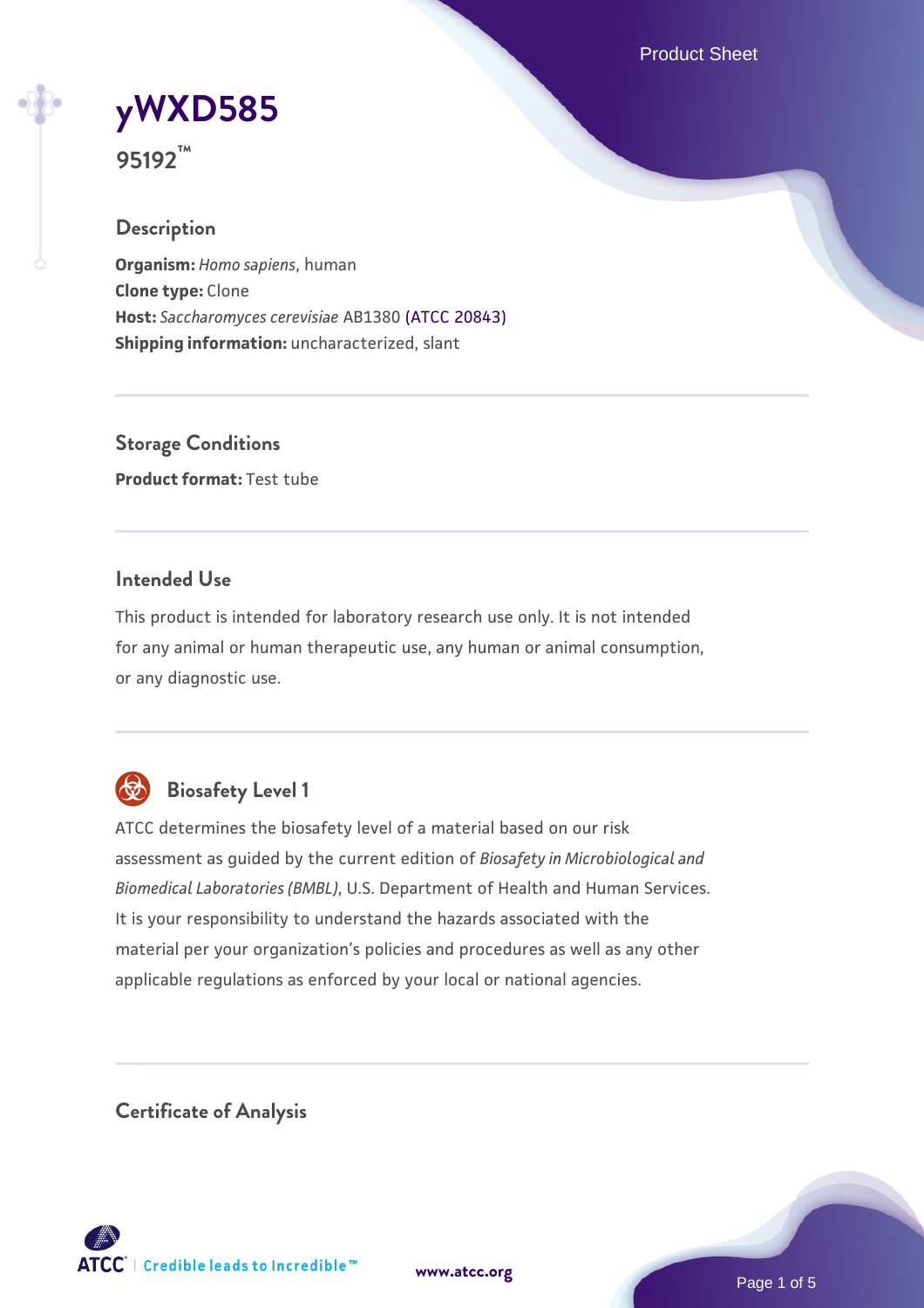# **[yWXD585](https://www.atcc.org/products/95192)** Product Sheet **95192**

For batch-specific test results, refer to the applicable certificate of analysis that can be found at www.atcc.org.

# **Insert Information**

**Type of DNA:** genomic **Genome:** Homo sapiens **Chromosome:** X X q28 **Gene name:** DNA Segment, single copy **Gene product:** DNA Segment, single copy [DXS2173] **Gene symbol:** DXS2173 **Contains complete coding sequence:** Unknown **Insert end: Tagl** 

# **Vector Information**

**Construct size (kb):** 180.0 **Intact vector size:** 11.700 **Vector name:** pYAC-RC **Type of vector:** YAC **Construction:** pYAC3, polylinker **Host range:** *Saccharomyces cerevisiae*; *Escherichia coli* **Centromere:** CEN4 **Cloning sites:** NotI; SacII; SalI; mLuI; ClaI; SnaBI; SmaI **Markers:** SUP4; HIS3; ampR; URA3; TRP1 Polylinker sites: Notl; SacII; SalI; mLuI; ClaI; SnaBI; SmaI **Promoters:** none **Replicon:** pMB1; ARS1

# **Growth Conditions**

**Medium:** 



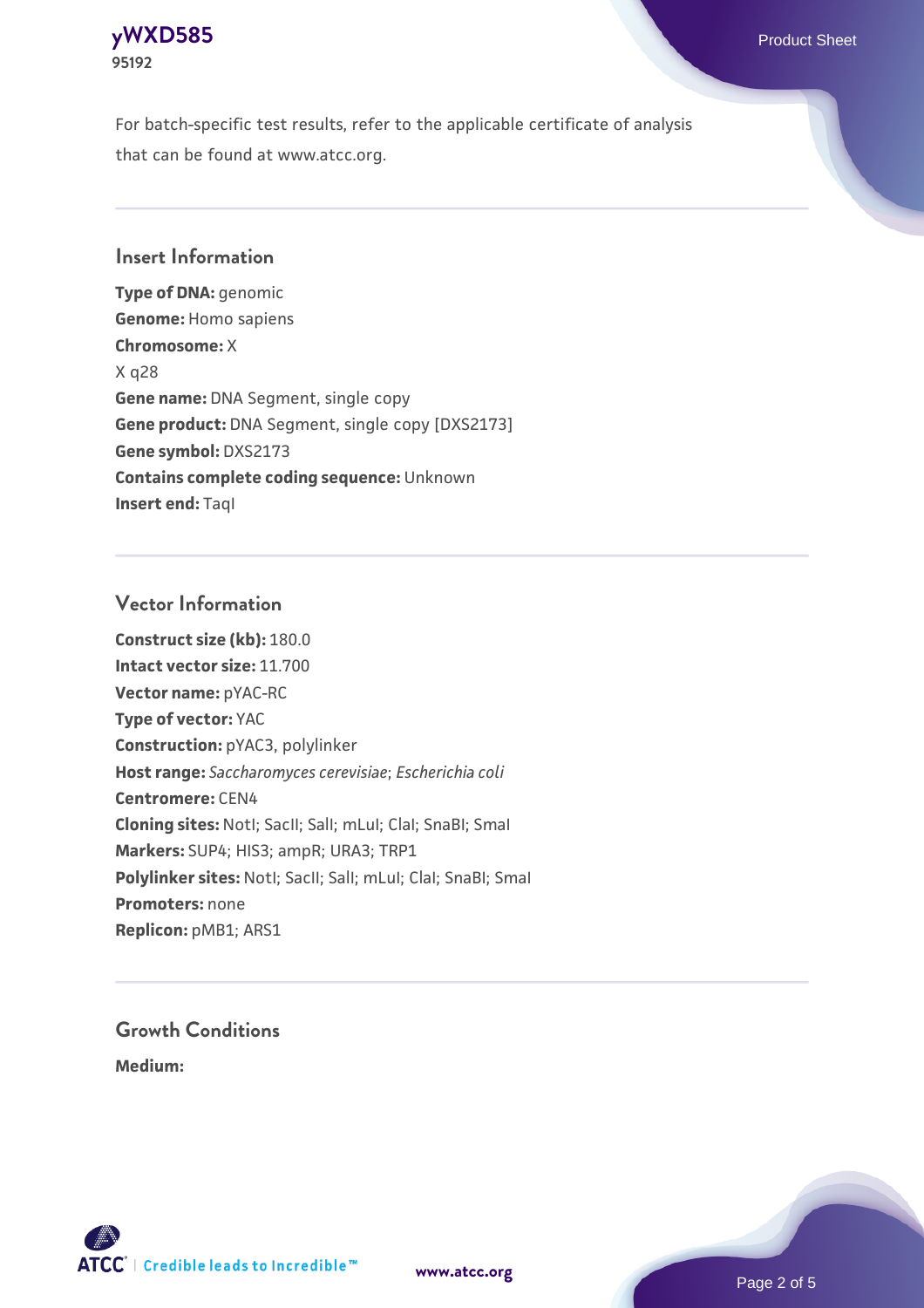**[yWXD585](https://www.atcc.org/products/95192)** Product Sheet **95192**

[ATCC Medium 1245: YEPD](https://www.atcc.org/-/media/product-assets/documents/microbial-media-formulations/1/2/4/5/atcc-medium-1245.pdf?rev=705ca55d1b6f490a808a965d5c072196) **Temperature:** 30°C

#### **Notes**

More information may be available from ATCC (http://www.atcc.org or 703- 365-2620).

# **Material Citation**

If use of this material results in a scientific publication, please cite the material in the following manner: yWXD585 (ATCC 95192)

# **References**

References and other information relating to this material are available at www.atcc.org.

#### **Warranty**

The product is provided 'AS IS' and the viability of ATCC® products is warranted for 30 days from the date of shipment, provided that the customer has stored and handled the product according to the information included on the product information sheet, website, and Certificate of Analysis. For living cultures, ATCC lists the media formulation and reagents that have been found to be effective for the product. While other unspecified media and reagents may also produce satisfactory results, a change in the ATCC and/or depositor-recommended protocols may affect the recovery, growth, and/or function of the product. If an alternative medium formulation or reagent is used, the ATCC warranty for viability is no longer

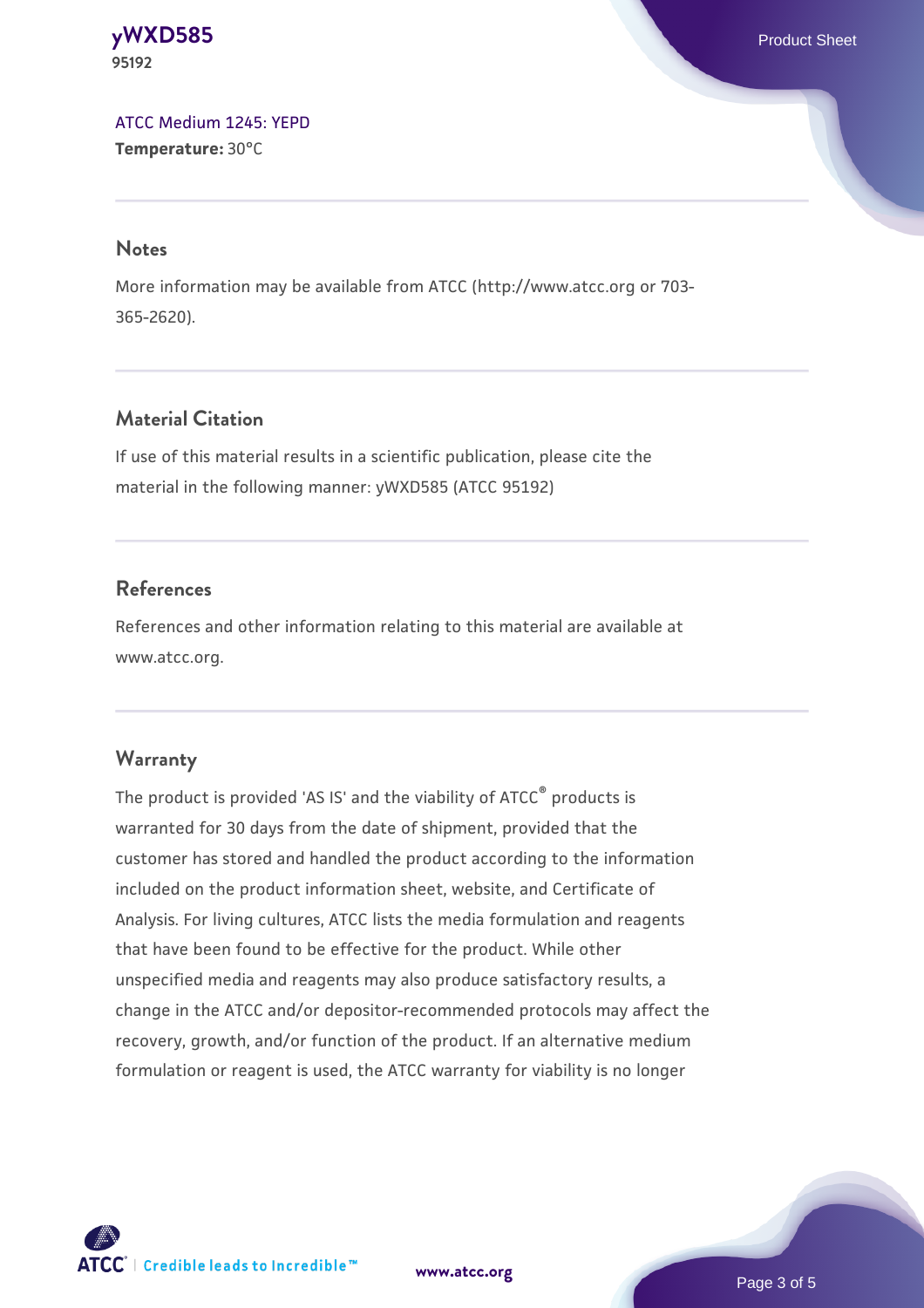**[yWXD585](https://www.atcc.org/products/95192)** Product Sheet **95192**

valid. Except as expressly set forth herein, no other warranties of any kind are provided, express or implied, including, but not limited to, any implied warranties of merchantability, fitness for a particular purpose, manufacture according to cGMP standards, typicality, safety, accuracy, and/or noninfringement.

#### **Disclaimers**

This product is intended for laboratory research use only. It is not intended for any animal or human therapeutic use, any human or animal consumption, or any diagnostic use. Any proposed commercial use is prohibited without a license from ATCC.

While ATCC uses reasonable efforts to include accurate and up-to-date information on this product sheet, ATCC makes no warranties or representations as to its accuracy. Citations from scientific literature and patents are provided for informational purposes only. ATCC does not warrant that such information has been confirmed to be accurate or complete and the customer bears the sole responsibility of confirming the accuracy and completeness of any such information.

This product is sent on the condition that the customer is responsible for and assumes all risk and responsibility in connection with the receipt, handling, storage, disposal, and use of the ATCC product including without limitation taking all appropriate safety and handling precautions to minimize health or environmental risk. As a condition of receiving the material, the customer agrees that any activity undertaken with the ATCC product and any progeny or modifications will be conducted in compliance with all applicable laws, regulations, and guidelines. This product is provided 'AS IS' with no representations or warranties whatsoever except as expressly set forth herein and in no event shall ATCC, its parents, subsidiaries, directors, officers, agents, employees, assigns, successors, and affiliates be liable for indirect, special, incidental, or consequential damages of any kind in connection with or arising out of the customer's use of the product. While reasonable effort is made to ensure authenticity and reliability of materials on deposit, ATCC is not liable for damages arising from the misidentification or



**[www.atcc.org](http://www.atcc.org)**

Page 4 of 5